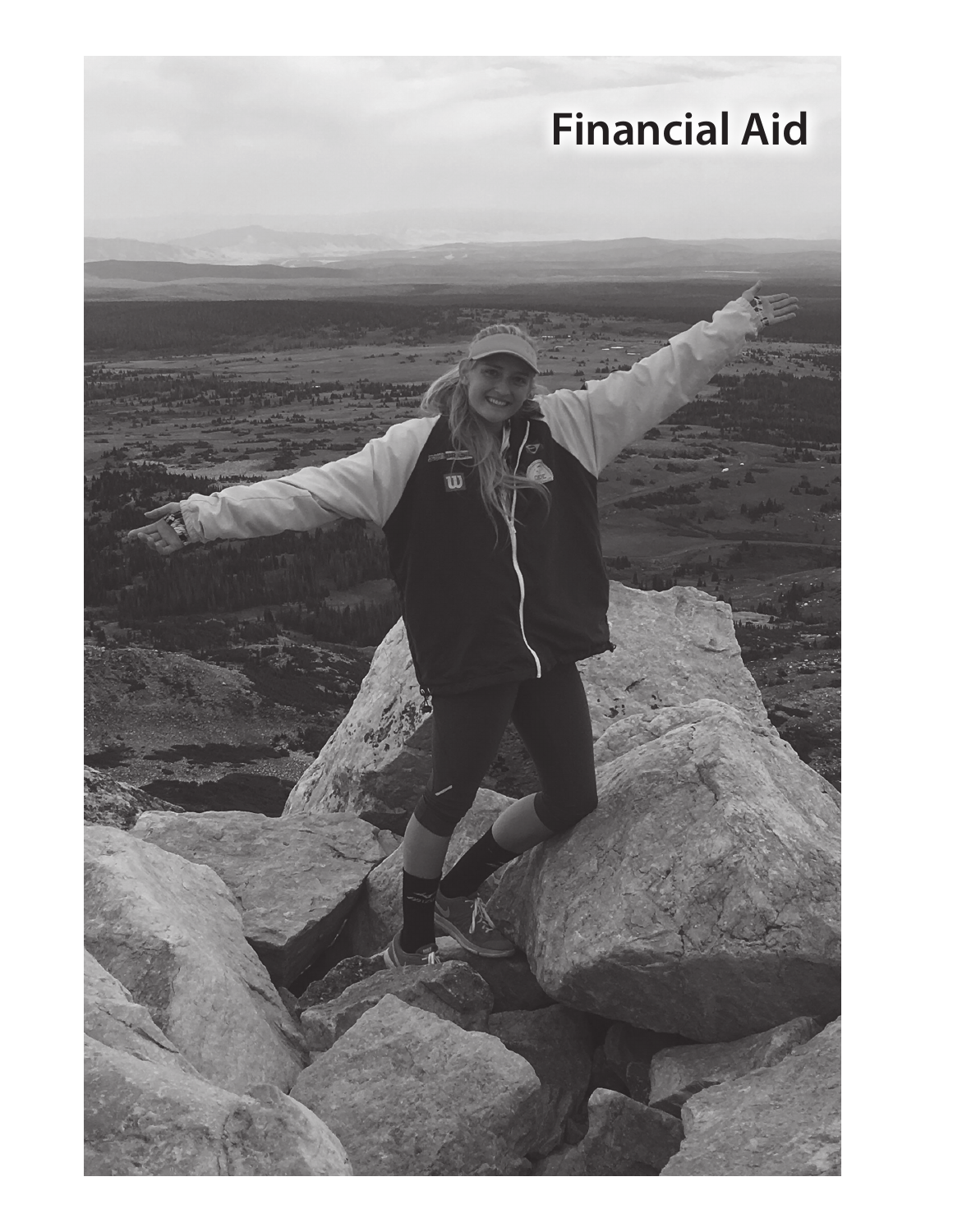*The following information is subject to change at any time, without notice, due to changes in Federal, State, or Veterans Administration regulations, or institutional policies. Please visit ewc.wy.edu for the most up-to-date information.*

An important consideration for most students is funding a college education. This section provides information about the categories of aid available, how to apply for the various types of aid, and the criteria used in awarding and maintaining aid. The student and his/her family have the primary responsibility for financing post-secondary education. However, EWC participates in a wide variety of federal, state, private, and institutional programs designed to assist families with collegerelated expenses when their own resources are insufficient. These programs include grants and scholarships, work programs, and low-interest loans. Financial aid packages are structured to meet the particular needs of each recipient and may vary according to financial resources available and the student's enrollment level. Students must reapply each academic year for most types of aid.

Student financial aid at Eastern Wyoming College is administered by the Financial Aid Office. To be considered for the maximum amount of aid possible, all students should:

- 1. Complete an EWC Application for Admission.
- 2. Submit an official high school transcript or high school equivalency certificate (GED, HiSET or TASC), and college transcripts. High school seniors are required to submit a sixth or seventh semester transcript to meet the March 15 priority deadline for EWC scholarships and federal financial aid consideration. Final official transcripts are required after high school graduation to receive aid disbursements.
- 3. Complete the Free Application for Federal Student Aid (FAFSA) at fafsa.gov in addition to state and institutional aid applications. The Hathaway Need-Based Scholarship and many institutional scholarships require FAFSA information to determine eligibility.

To ensure receipt of the most beneficial aid package, students should apply for many types of aid from multiple sources, including:

- FEDERAL (Title IV)
- **1. Grant Programs**
	- a. **Federal Pell Grant** This is the

foundation of the federal aid programs, to which aid from other federal and non-federal sources might be added. The Federal Pell Grant is a need-based program for qualified undergraduates. The federal government establishes the dollar limit for the Federal Pell Grant program each year.

b. **Federal Supplemental Educational Opportunity Grant (FSEOG)** – FSEOG is a limited-fund program awarded to Pelleligible undergraduates with specific financial need requirements.

c. **Iraq and Afghanistan Service Grant (IASG)** – IASG provides money to college or career school students whose parent or guardian died as a result of military service in Iraq or Afghanistan after September 11, 2001.

## **2. Federal Work-Study (FWS)**

This is a limited-fund, need-based program. Students may work up to 15 hours per week. Most positions are on-campus.

**3. Federal Direct Subsidized and Unsubsidized Loan**

Low-interest loans are available to students. Repayment of the principal is deferred until the borrower either completes the education program or ceases to be enrolled at least half time. There is a four-step process for students to accept Direct loans. See EWC's website for details.

**4. Federal Direct Parent Loan for Undergraduate Students (PLUS)** Parents may be able to borrow for a dependent student's educational expenses. Repayment begins within 60 days for a parent borrower. Parents apply for the PLUS online at StudentLoans.gov.

For more information about Title IV Financial Aid programs visit StudentAid.gov.

**PLEASE NOTE:** *Only classes that apply to a student's declared program of study can be funded by federal financial aid. Classes not listed as requirements on a student's degree audit/program evaluation will not be included in enrollment status for federal aid.* 

- **STATE**
- 1. Wyoming Hathaway Scholarship Program
- 2. Tuition and fees waiver for survivors or dependents of emergency responders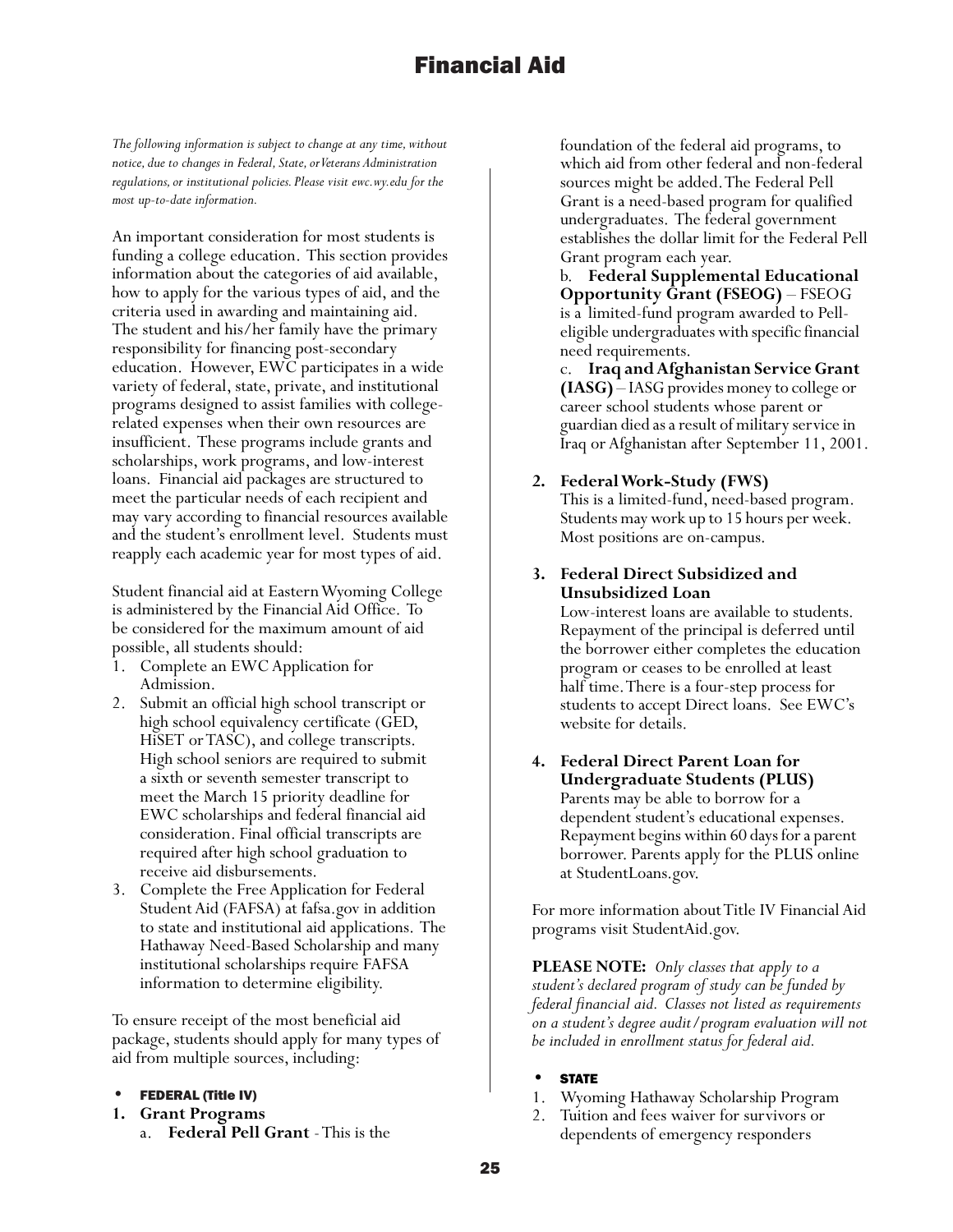3. Wyoming Overseas Combat Veterans tuition and fees waiver.

### **INSTITUTIONAL**

- 1. Institutional Scholarships and Foundation Awards
- 2. Activity and Part-Time Grants
- 3. Institutional Employment

## STUDENT EMPLOYMENT

Students are limited to working a maximum of 15 hours per week under the Institutional Employment or Federal Work-Study programs. A variety of positions are available. Information is available in the Financial Aid Office and online at ewc.wy.edu.

## • MILITARY

- 1. Under Title 38, U.S. Code
	- a. Chapter 30 (Montgomery G.I. Bill)
	- b. Chapter 31 (Vocational Rehabilitation)
	- c. Chapter 32 (Post-Viet Nam Era)
	- d. Chapter 33 (Post-9/11 G.I. Bill)
	- e. Chapter 35 (Dependents Educational Assistance)
- 2. Under Title 10, U.S. Code
	- Chapter 1606 (Selected Reserve/ National Guard Members)
- 3. Federal Tuition Assistance
- 4. Wyoming National Guard Educational Assistance Plan
- 5. Surviving Spouse or Orphan Tuition Reimbursement Program

The College is approved for attendance by those who are eligible for educational benefits provided by the Veterans Administration. Veterans wishing to use their education benefits must contact the VA Certifying Official in the EWC Financial Aid Office. Information is also available on the EWC website.

Veteran students and families are also encouraged to apply for scholarships and federal financial aid.

## Applying for Aid

### Applying for Federal Aid

For complete information on federal aid programs, visit StudentAid.gov. Individuals who plan to apply for federal aid must complete the Free Application for Federal Student Aid (FAFSA) online at fafsa.gov every year. The application is available in English or Spanish. EWC's Federal

School Code **003929** must be listed on the FAFSA to have results sent to EWC's Financial Aid Office.

Students can complete the FAFSA as early as October 1 every year for the next academic year. Students (and parents, if the student is dependent) can use the IRS Data Retrieval Tool, through which applicants can import tax information directly into the FAFSA. EWC's priority application date is March 15.

The Financial Aid Office will review the FAFSA results received directly from the federal processor and follow federal regulations in determining eligibility and awarding federal aid. Submitting all information requested by the Financial Aid Office quickly ensures timely processing of aid. Students will receive notification of aid eligibility. Processing time may take up to 30 days or more, depending on when application(s) are completed and/or all required documentation is received. Students whose family's financial situation has recently changed because of death, separation or divorce, or loss of job or benefits, should contact the Financial Aid Office.

Eastern Wyoming College does not participate in the Federal Perkins Loan Program or the Teacher Education Assistance for College and Higher Education Grant (TEACH Grant).

### General Eligibility Requirements for Federal Aid

To be eligible to receive federal student aid, a student must:

- Be a U.S. citizen or eligible non-citizen;
- Have a valid Social Security Number (unless from the Republic of the Marshall Islands, the Federated States of Micronesia, or the Republic of Palau);
- Register for Selective Service, if required (see sss.gov for more information);
- Have a high school diploma or a high school equivalency certificate (GED, HiSET or TASC);
- Be enrolled as a regular student working toward a degree or certificate in an eligible program;
- Not owe a refund on a federal grant or be in default on a federal student loan;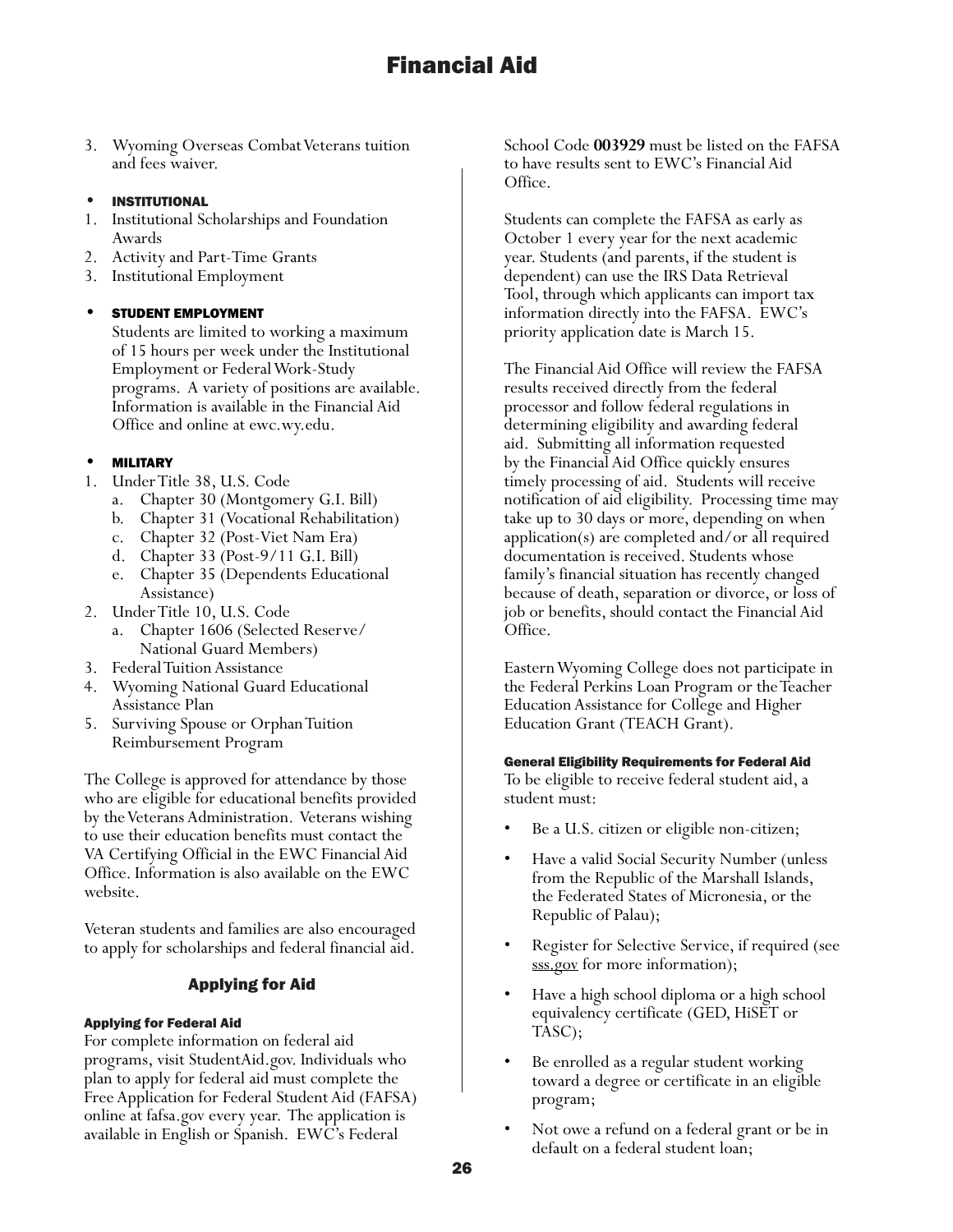- Have financial need (except for Federal Direct Unsubsidized and Federal Direct PLUS Loans);
- Not have a drug conviction for an offense that occurred while receiving federal student aid; and
- Be making Satisfactory Academic Progress.

Please note: Only classes that count toward your degree (or as an allowable elective) can be funded by federal financial aid.

#### Verification of Federal Aid

An applicant may be required to provide documentation to verify or validate FAFSA application information. This process may be required if the application is selected for verification in the federal processing and edit systems; if the Financial Aid Office has reason to believe that any application information critical to the calculation of the student's expected family contribution (EFC) is inaccurate; or if application information is in conflict with other information. If an application is selected for verification, the Financial Aid Office will give notice to the applicant. The notice will specify which items of information must be verified and will detail what documents and procedures are required for verification. The notice will also specify the time period the applicant has to provide the required documentation; failure to comply within the specified period will result in consequences which are also outlined in the notice. The time period granted to the applicant for completion of required documentation may vary with the complexity of the requirements and with the time remaining in the school term for which funding is sought.

If the verification documents reveal inaccuracies in the application, the student's FAFSA will be corrected electronically for reprocessing. If incomplete or inadequate verification documents are submitted, the applicant is notified of deficiencies and instructed on how to correct them. Should review of an application for Title IV student aid indicate that the applicant may have engaged in fraud or other criminal misconduct in connection with his/her application, the Financial Aid Office must refer the student for investigation on all relevant information to the Office of the Inspector General of the United States Department of Education. Examples of

such information include, but are not limited to: false claims of independent student status; false claims of citizenship; use of false identities; forgery of signatures or certificates; and false statements of income.

To review EWC's verification process please visit the Financial Aid pages online at ewc.wy.edu.

#### Withdrawals and Return of Title IV Federal Aid

To maintain federal financial aid eligibility during the semester, a student is expected to attend class and complete required coursework for the full scheduled term. According to federal regulations, if a student officially withdraws from all classes, stops attending classes (unofficial withdrawal), receives all "F" grades, or otherwise does not successfully complete classes during a semester, the Financial Aid Office is required to determine the percentage of federal aid the student earned based on the percentage of time attended during the term. A student may be required to repay a portion of the federal aid he/she received but did not earn for the semester. The date of a student's official withdrawal or the last date of attendance or participation in an academically-related activity during the semester is used to calculate how much aid a student earned during a semester and how much unearned aid may need to be returned to the appropriate federal aid program. A student who completes one module course but does not successfully complete any fullsemester course may also be subject to Return of Title IV regulations. A student who never begins attendance in one or more classes may be subject to a recalculation of aid based on enrollment status. A student's last date of attendance is reported to the Department of Education, loan servicers and/or lenders, and subsequent loan disbursements may be cancelled.

The amount of assistance that a student earns is determined on a pro-rata basis by multiplying the percentage of the term attended by the Title IV aid received. That is, if a student completed 30 percent of the payment period, he/she earned 30 percent of the assistance he/she was originally scheduled to receive. Since aid is typically disbursed near the beginning of a semester, the student may be responsible for repaying unearned aid he/she has already received to the appropriate federal program. Once the student has completed more than 60 percent of the payment period, he/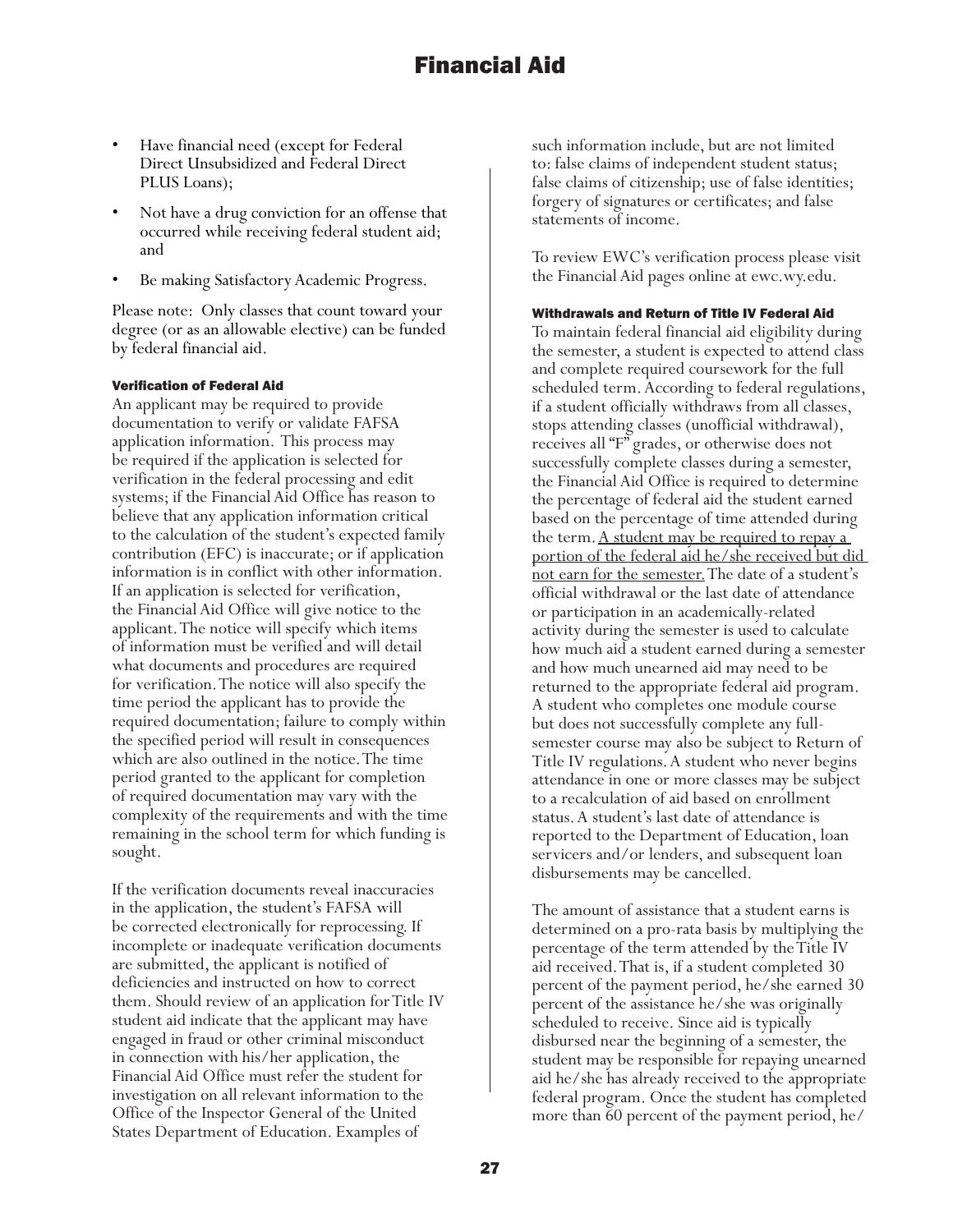she is considered to have earned 100% of his/her federal assistance.

After the amount of Title IV aid to be returned is calculated, a determination of how much must be returned by the institution and how much must be returned by the student is made. If a student owes a repayment, it will be applied to the appropriate programs in this order:

- 1. Federal Direct Unsubsidized Loan
- 2. Federal Direct Subsidized Loan
- 3. Federal Direct PLUS Loan
- 4. Federal Pell Grant
- 5. Federal Supplemental Educational Opportunity Grant
- 6. Other federal aid programs

If EWC is required to repay any portion of a federal education loan, the student or parent borrower is then responsible for repaying those funds to EWC. The student or parent borrower is responsible for the remainder of the loan in accordance with the terms of the Master Promissory Note. If the student is responsible for returning grant funds, the student must make arrangements with EWC and possibly also the Department of Education to return the funds. Any amount that the student has to return to the Department is considered a grant overpayment.

If a student receives a grant overpayment notification from the Financial Aid Office, he/ she must repay those funds to EWC within 45 days of the notice. Failure to make the payment within that timeframe results in the student's inability to receive future federal assistance from EWC or any other post-secondary institution. Any funds returned by EWC on the student's behalf must be repaid by the student to EWC prior to registering for subsequent terms. The requirements for returning Title IV program funds are separate from EWC's refund policy. Therefore, students may also owe funds to EWC for unpaid institutional charges.

Students who withdraw prior to receiving federal aid may be eligible to receive a "post-withdrawal disbursement" of earned funds to help pay for remaining institutional charges. The Financial Aid Office notifies students of amounts owed and aid earned but not disbursed within thirty days of performing the refund calculation. Postwithdrawal disbursements of federal grants are applied automatically to a student's balance; postwithdrawal loan eligibility requires a student's permission (or parent's, in the case of PLUS loans) to use toward outstanding tuition, fee, room and/or meal plan charges.

Additional information and written examples of return of funds calculations are available in the Financial Aid Office upon request.

#### Applying for the Hathaway Scholarship

Hathaway Scholarships, named after former Wyoming Governor Stan Hathaway, are designed to provide an incentive for Wyoming students to prepare for and pursue post-secondary education at Wyoming community colleges or the University of Wyoming. The program consists of four separate merit scholarships, each with specific eligibility requirements, and a needbased scholarship for eligible students which supplements the merit awards. **Students must complete a FAFSA to be considered for the need-based award.** Students must complete the EWC Hathaway Scholarship Application within two years of high school graduation and submit final, official transcripts for the Financial Aid Office to determine eligibility. For more information on the Hathaway Scholarship, see EWC's website at ewc.wy.edu or visit http:// edu.wyoming.gov/beyond-the-classroom/ college-career/scholarships/hathaway/.

Please note that the Hathaway Scholarship can only pay for college-level courses (course numbers of 1000 or higher); remedial or developmental classes cannot be counted in enrollment status for Hathaway purposes.

#### Applying for Institutional Aid

Students who wish to apply for institutional aid must meet all individual scholarship deadlines and requirements. Many institutional grants and scholarships have a priority deadline of March 15. Applications received after the deadline will be considered on a "first-come, firstserved" basis. Students apply for the majority of EWC's scholarships by creating an account at ewc.awardspring.com and answering a series of application questions. Other institutional, Foundation and outside scholarships may require a separate application process or information, or have different deadlines. See ewc.wy.edu/ scholarship-list/ for details.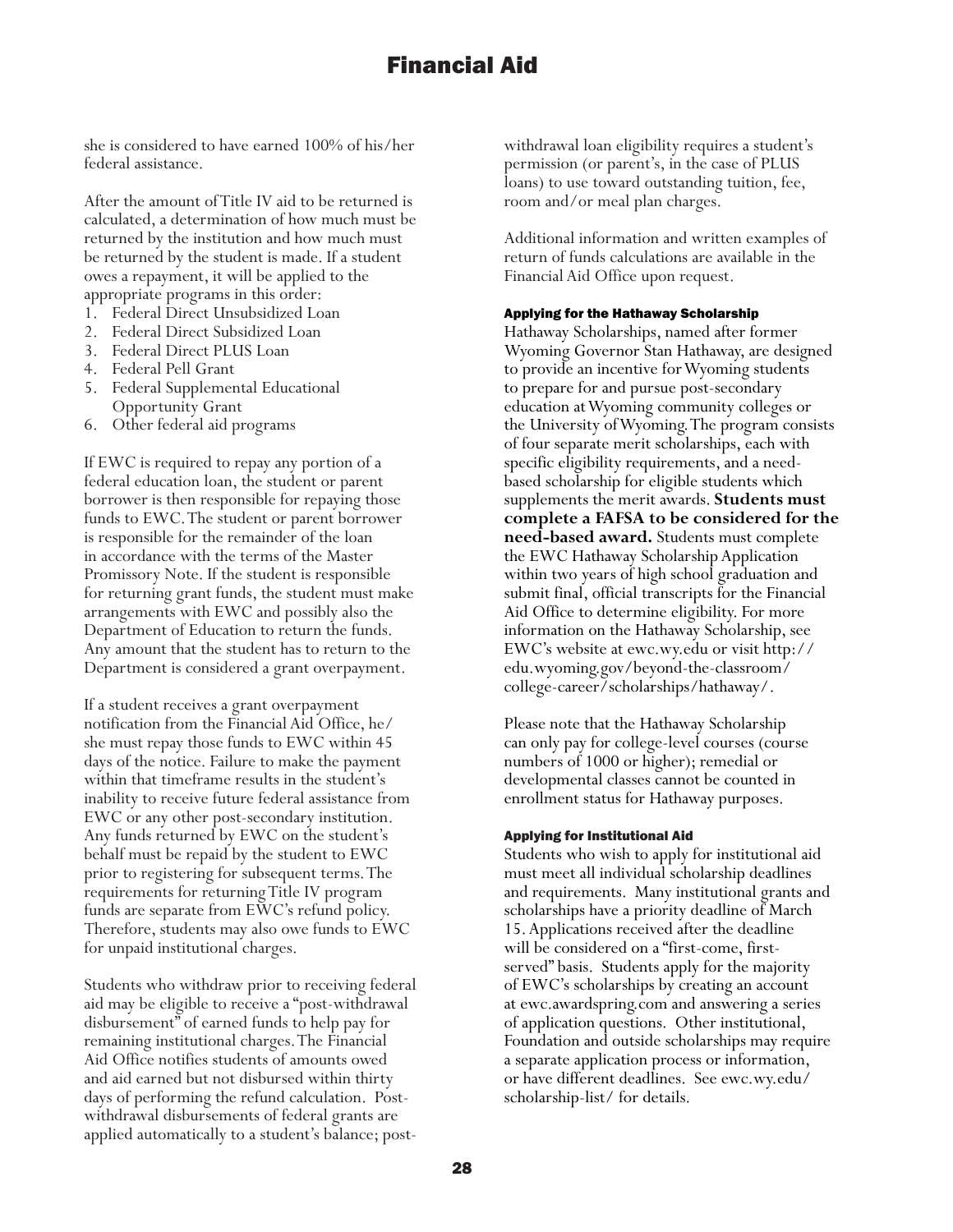Institutional aid comes in many forms:

#### 1. ACTIVITY GRANTS

Activity grants are available to high school graduates with special ability in men's and women's basketball, women's volleyball, rodeo, golf, livestock judging, art, music and debate.

First-time students who do not have a high school diploma but who have special ability as determined by the activity sponsor may also qualify for activity grants.

#### 2. DIVISION SCHOLARSHIPS

Division Scholarships are available to firsttime students who meet the requirements as determined by the EWC Scholarship Committee. EWC students or transferring students must meet the Satisfactory Academic Progress Policies for Financial Aid to be eligible for Division Scholarships. Students receiving Division Scholarships must be seeking a degree in one of the majors within the respective Division. Apply via ewc.awardspring.com

#### 3. INSTITUTIONAL and FOUNDATION SCHOLARSHIPS

Eastern Wyoming College provides a large number of scholarships for students. Students are encouraged to visit ewc.wy.edu to view the list of scholarships and requirements.

The EWC online Scholarship Application through AwardSpring is designed to allow students to quickly enter important data that helps determine eligibility for institutional or Foundation scholarships. Students may stop at any time during the application process and return to continue/check data and complete individual application requirements. Students go online to ewc.awardspring.com to register for an account, then provide general demographic information, and complete academic and qualification questions. Students should sign back into their accounts regularly to check for new scholarship opportunities that may require additional information to determine eligibility. For a list of other scholarships available from EWC or opportunities for scholarships awarded and administered by outside organizations, please go online to ewc.wy.edu/scholarshiplist/. Students can also view a PDF of the Financial Aid and Scholarship Guide online at ewc.wy.edu/future-students/financial-aid/ scholarships/.

Note: *Since many scholarships are need-based, students are encouraged to complete the FAFSA.*

Institutional scholarships and activity grants are determined by selected individuals, departments and committees at Eastern Wyoming College. Students are notified only if awarded a scholarship or activity grant. Scholarships must be accepted by deadlines given; some also require the student to send a thank you note to the donor.

#### Applying for Military Aid

#### VETERANS BENEFITS

Eastern Wyoming College is approved for attendance by those who are eligible for educational benefits provided by the Veterans Administration. Veterans wishing to use their education benefits should contact the VA Certifying Official at 307.532.8224, for additional information.

To apply, students must complete the appropriate Application for VA Education Benefits. This form is available online at gibill.va.gov. For benefits other than those listed above, contact the Veterans Administration at 1-888-442-4551 or online at gibill.va.gov. Current rates are available at the gibill.va.gov website.

Veteran students and their dependents are also encouraged to apply for scholarships and federal financial aid.

## WYOMING NATIONAL GUARD EDUCATIONAL ASSISTANCE PLAN

Subject to available state funds, all current members of the Wyoming Army or Air National Guard may be eligible to have full in-state tuition and fees paid. Contact the VA Certifying Official in the Financial Aid Office for information.

Students MUST complete an application each semester in order to receive funds.

## WYOMING EDUCATIONAL ASSISTANCE FOR VETERANS AND SURVIVORS

The State of Wyoming passed legislation to assist veterans and dependents of deceased veterans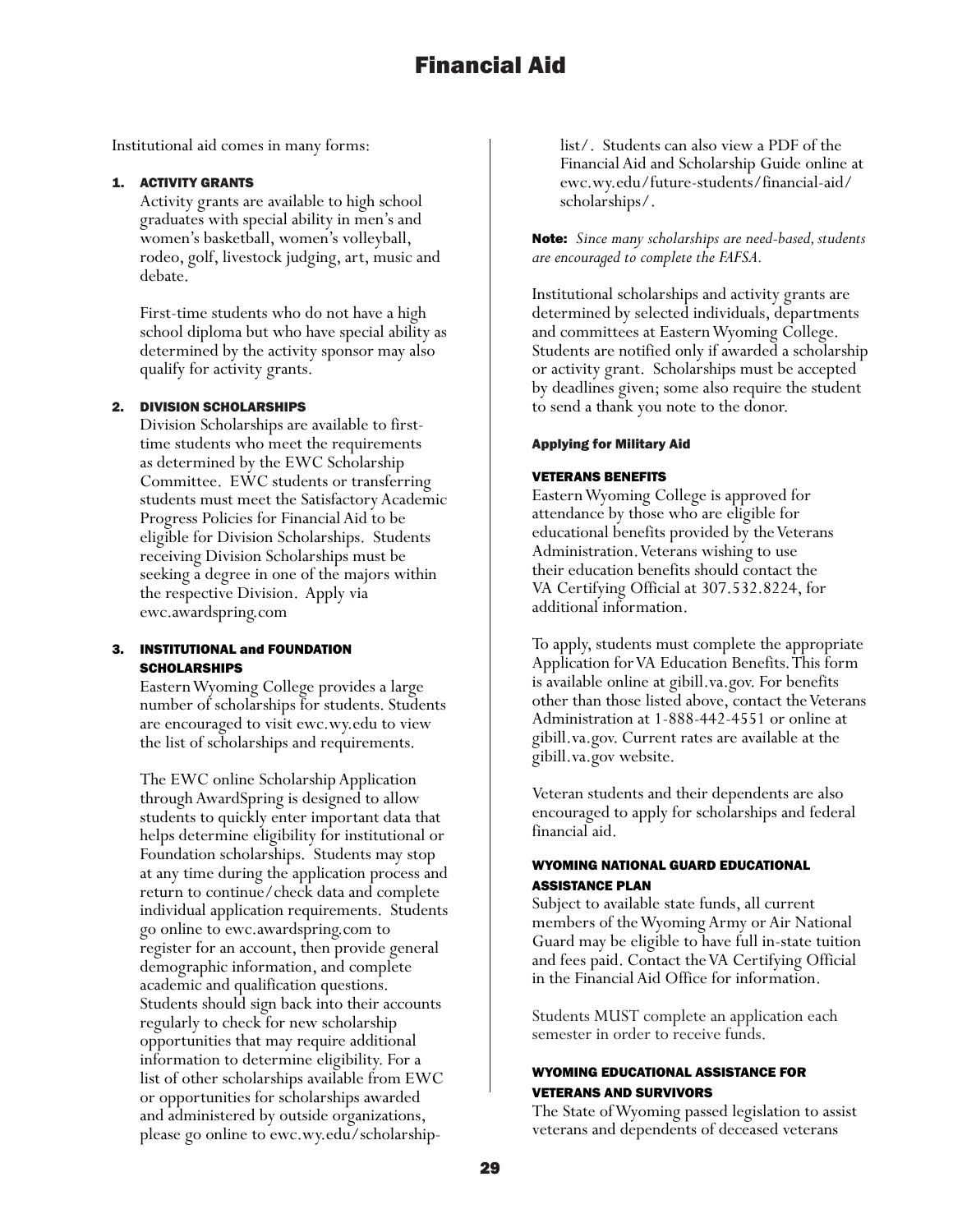with tuition and fees at any eligible Wyoming College. (Wyoming Statute 19-14-106). This program is designed to help Vietnam Veterans, Overseas Combat Veterans, and their surviving dependents with tuition and fee assistance. The application is available on the EWC website.

### Awarding and Payment of Aid

#### Method of Awarding Need-Based Aid

The basic need formula is represented by the following calculation:

> Cost of Attendance – Expected Family Contribution = Financial Need

The goal of the EWC Financial Aid Office is to meet as much of the student's need as possible with available funds for which the student qualifies.

### Cost of Attendance (COA)

A student's cost of attendance is an estimate of living and educational expenses for a period of enrollment. It includes allowances for:

- Tuition and fees
- Books and supplies
- Room and board
- Transportation
- Personal expenses

Please see EWC's website at ewc.wy.edu for current costs of attendance.

### Expected Family Contribution (EFC)

The EFC is calculated by the federal processing center using the information reported on the FAFSA. It represents the amount the student and his/her family can reasonably contribute toward educational expenses. Since the EFC is generated only on the FAFSA, this application is required for any need-based aid, including the Hathaway Need-Based Scholarship and many institutional and Foundation scholarships.

### Method of Payment of Aid

To ensure proper payment, all financial aid resources are reviewed either (1) after the first week of classes or (2) at the time of disbursement if aid is processed later in the semester. At the time of payment, financial aid will be based on the number of credit hours for which a student is enrolled, housing status, and residency

classification. Awards are normally made in two disbursements, half in the Fall Semester, and half in the Spring Semester. Second disbursements of one-semester-only loans occur at mid-point in the semester.

Most initial awards are based on full-time attendance (12+ credits). Award amounts may be reduced, or awards cancelled for less than fulltime enrollment. If a student's attendance level drops below full time after an award notice is sent, the financial aid office will adjust the award to the correct enrollment level. If a student drops courses during the 100 percent refund period, financial aid payments may be adjusted. Other situations that could affect payment include: withdrawing before the end of the term; stopping attendance (unofficial withdrawal); not starting a class; dropping a late-starting class before the start date; a cancellation of a late-starting class before the start date.

**PLEASE NOTE:** *Only classes that apply to a student's declared program of study can be funded by federal financial aid. Classes not listed as requirements on a student's degree audit/program evaluation will not be included in enrollment status for federal aid.* 

Awards are usually credited directly to the student's account. If anticipated awards exceed direct costs (tuition, fees, on-campus housing, and meal plans), a student is allowed to complete an authorization to charge books at the EWC Bookstore until the end of late registration. If aid is processed by the end of the 100% tuition refund period and a student is due a refund, the refund check will be available approximately one week after that period. Funds received after that date will be processed, posted, and disbursed once a week throughout each semester. Torrington Campus students may obtain their financial aid checks from the Information Center on Fridays. For Douglas Campus and Outreach students, refund checks are mailed weekly.

Federal Work-Study/Institutional Employment paychecks are available to students the last day of each month worked.

## Maintaining Financial Aid Eligibility

The Higher Education Act (HEA) of 1965, as amended, requires a student to make "satisfactory progress" in his/her course of study to be eligible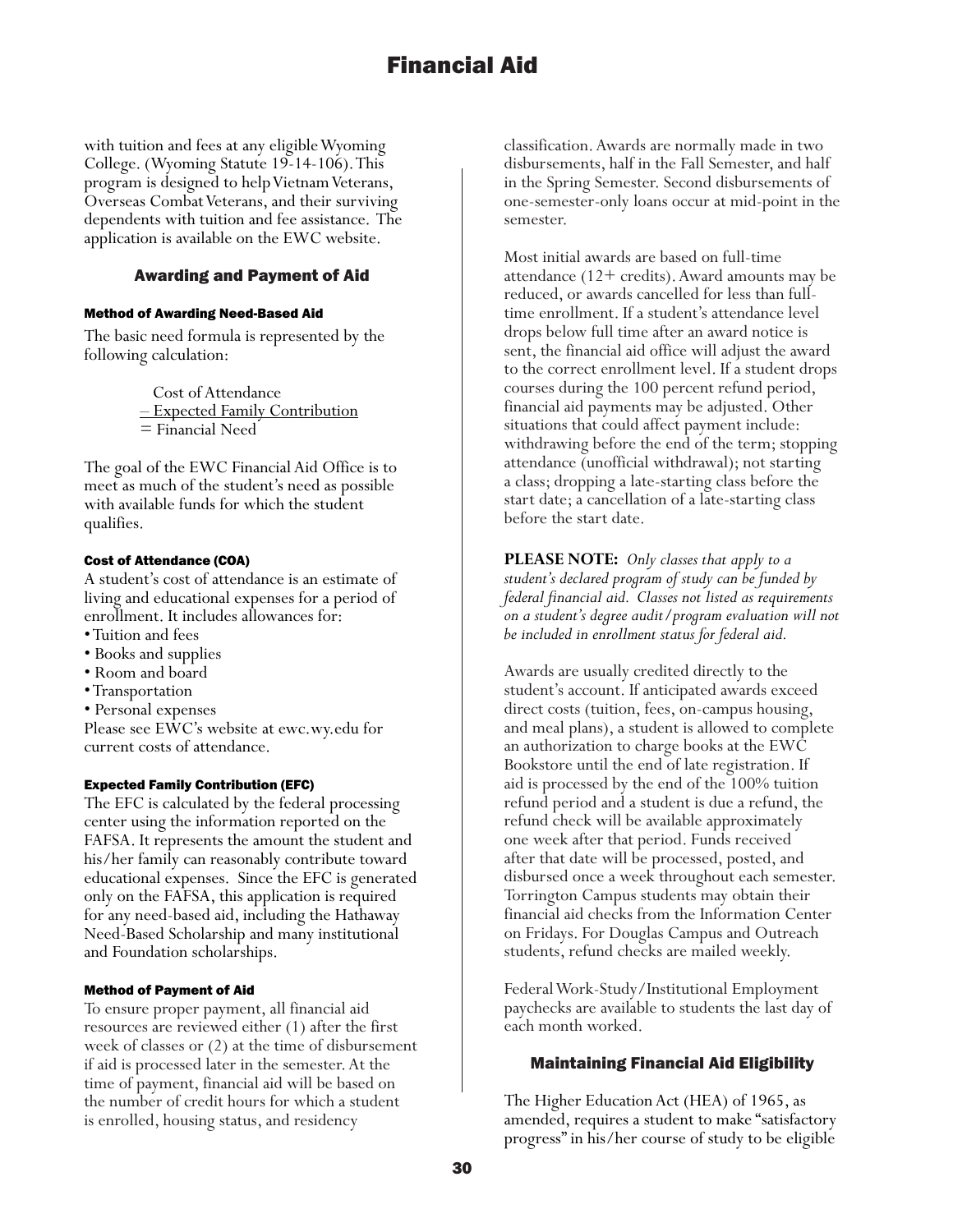for federal financial aid. In order to satisfy this requirement and prevent abuse of the intentions of the federal aid programs, students receiving any type of Title IV aid (Pell, FSEOG, FWS, Direct Loans, PLUS) must adhere to Satisfactory Academic Progress guidelines.

With the exception of Pell Grants, a student must enroll for six or more credit hours per semester to receive federal financial assistance.

#### EWC SATISFACTORY ACADEMIC PROGRESS POLICIES FOR FINANCIAL AID

To be eligible for federally funded financial aid programs, all student financial aid recipients must initially and continually meet Satisfactory Academic Progress (SAP). The Eastern Wyoming College standards of SAP measure a student's academic performance both qualitatively and quantitatively by reviewing the following three areas of performance: cumulative completion rate for attempted coursework, cumulative grade point average earned, and the maximum time allowed to complete a degree. The Financial Aid Office is responsible for ensuring that all students receiving financial aid are meeting these standards. SAP standards apply for all federal financial assistance programs including Federal Pell Grant, Federal Supplemental Educational Opportunity Grant (FSEOG), Federal Work-Study and the Federal Direct loan programs.

Academic progress requirements for EWC institutional awards and/or Foundation scholarships are defined by the respective donors and maintained in the EWC Financial Aid Office. Students are notified of scholarship requirements at the time the award is made, and agree to comply with criteria by accepting the award.

Students receiving Hathaway Scholarships need to review the Hathaway Scholarship Awards, Use and Requirements document that is mailed with the Hathaway award letter, maintained in the Financial Aid Office or online.

### Frequency and Interval of Review

Satisfactory Academic Progress is reviewed prior to the awarding of any federal financial aid, institutional awards and/or Foundation scholarships. It is also reviewed and monitored at the end of Fall, Spring and Summer semesters,

and prior to the disbursement of aid the following semester. *Please note that your status can change depending on when you are initially awarded and when you are reviewed before disbursement because of semester completion, grade changes, or transfer credits accepted.*

#### Establishing Initial Eligibility

In order to establish initial eligibility for federal financial aid, a student's past academic transcripts are reviewed according to the following guidelines:

- **a.** Students who have not previously attended EWC will be considered in good standing with regard to minimum credits completed and minimum GPA requirements.
- **b.** Students who have previously attended EWC, including concurrent enrollment, dual enrollment, and Jump Start courses, will have their past academic transcripts reviewed *regardless of whether financial aid was received for any previous attendance.*
- **c.** Transfer credits from other institutions will be considered in determining eligibility under the Maximum Time Frame criteria.
- **d.** Students must be admitted/enrolled in a Title IV aid eligible degree or certificate program.

## Maintaining Qualitative and Quantitative Eligibility

The following requirements are for <u>all</u> federal aid programs. Students are considered to be making Satisfactory Academic Progress and will be eligible for federal financial aid at EWC as long as all three of the following requirements are met at the end of each semester.

### a. Completion Rate (67% Pace Rule)

Students must, at a minimum, successfully complete at least 67% of attempted credits overall. This calculation is performed by dividing the number of cumulative credits earned by the cumulative credits attempted.

 Withdrawals, audits, and grades of F, IP, X, IW or U are not considered successful completions for federal financial aid purposes.

b. Minimum Cumulative Grade Point Average Students must maintain at least a 2.0 cumulative GPA.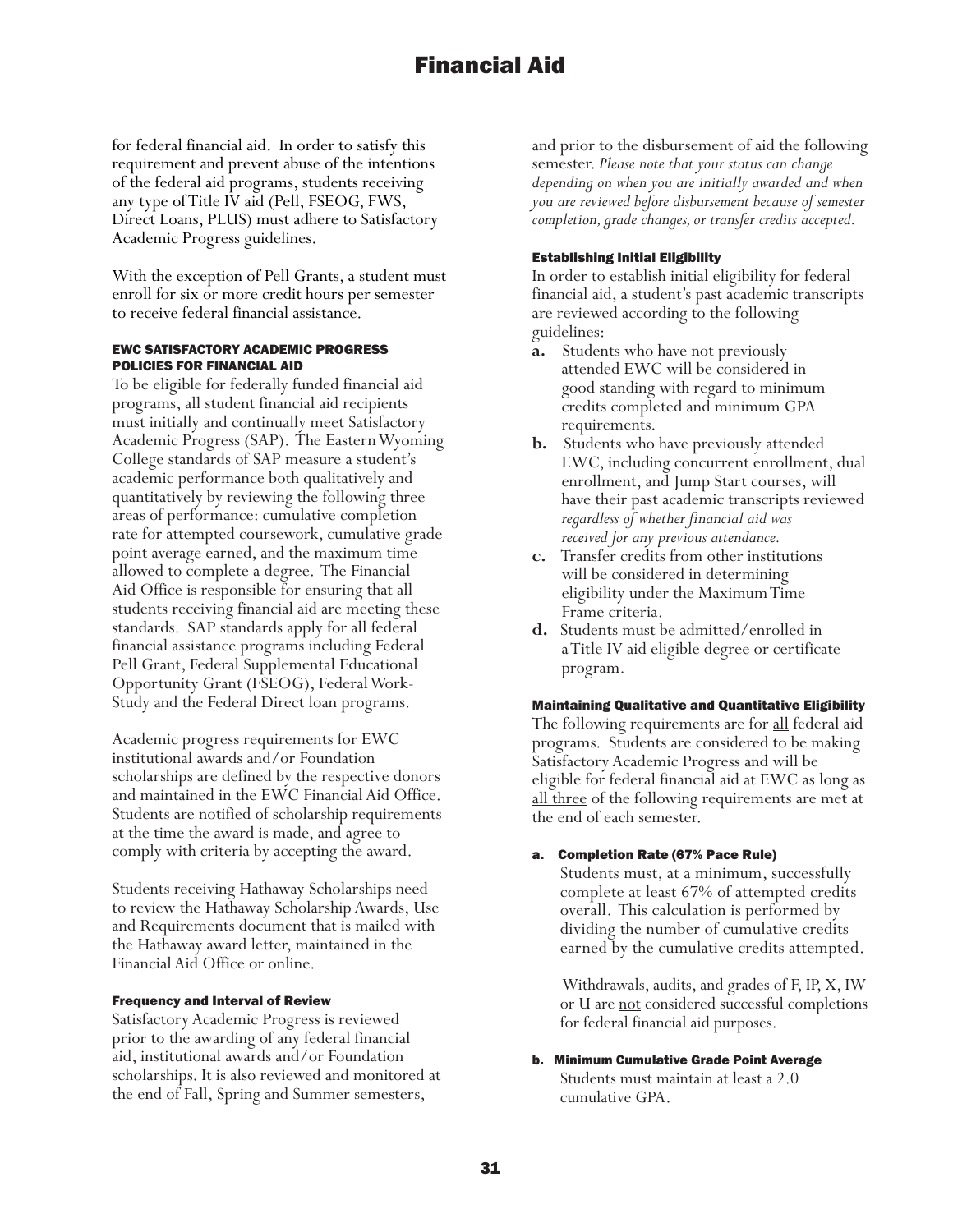#### c. Maximum Time Frame

Students who have completed a degree or certificate will be considered to have reached maximum time frame and aid will be suspended pending appeal approval.

Students must complete a degree or certificate program in no more than 150% of the average length of their program. Time frame limitations include all credits pursued, earned, dropped, repeated and failed. All applicable transfer hours accepted by EWC count as hours attempted as well as hours earned. All credit hours are counted regardless of whether the student received aid.

Students who change programs or pursue additional degrees are likely to reach Maximum Time Frame and aid will be suspended pending approval of an appeal. Only courses required for degree/certificate completion can be approved on appeal and funded.

Degree-seeking students are strongly encouraged to submit a program evaluation signed by the student's academic advisor when they accumulate 48 attempted credit hours. Students are required to submit an appeal for Maximum Time Frame when they accumulate 80 or more attempted credit hours in order to continue receiving aid.

Students seeking a certificate will be required to submit an appeal for Maximum Time Frame when they accumulate 24 or more attempted credit hours for Skin Tech, Child Development and Entrepreneurship programs. Students in other certificate programs must submit an appeal when 35 credits have been attempted in order to continue receiving federal aid.

### Other Factors

### a. Audits

Classes taken for audit will not be considered when determining semester award amounts and will not be considered as attempted credits toward the maximum time frame for completion. Audited classes are not eligible for federal student aid.

### b. Remedial/Development Courses

Students may receive federal aid for a maximum of 30 remedial/developmental credit hours.

More than 30 remedial/developmental credit hours will count towards his/her attempted hours but not in enrollment status or cost of attendance for financial aid purposes.

### c. Academic Amnesty

EWC allows Academic Amnesty as part of its institutional academic policy but it does not affect a student's financial aid SAP status. Federal aid program regulations make no provisions for amnesty or academic renewal policies. Therefore, a school must always include all attempted courses in evaluating a student's Satisfactory Academic Progress for financial aid.

### d. Repeated Coursework

To count toward enrollment status for financial aid purposes, a previously passed course may only be repeated once. A failed course may be repeated until passed. All repeated courses are included in a student's cumulative attempted credits.

### Warning, Probation and Loss of Eligibility Status

Financial aid Probation and Loss of Eligibility apply only to a student's status for purposes of federal financial aid eligibility at EWC. This does not become part of the student's permanent record and is not transferable to other institutions. Please be aware, financial aid status may differ from academic status.

### a. Warning

Students who do not complete the minimum number of credits or who do not possess a satisfactory Grade Point Average will be placed on Warning status for their next semester of enrollment. A student remains eligible to receive federal financial aid while on Warning. If both the completion rate and cumulative GPA requirements are met at the end of the Warning term, the student's Warning status is removed.

### b. Probation

If a student does not meet SAP requirements because of extenuating circumstances beyond the student's control, an appeal for reinstatement of aid may be completed. Students who have an appeal approved will have financial aid reinstated on a Probationary status. Students on Probation are required to complete all classes with grades of C or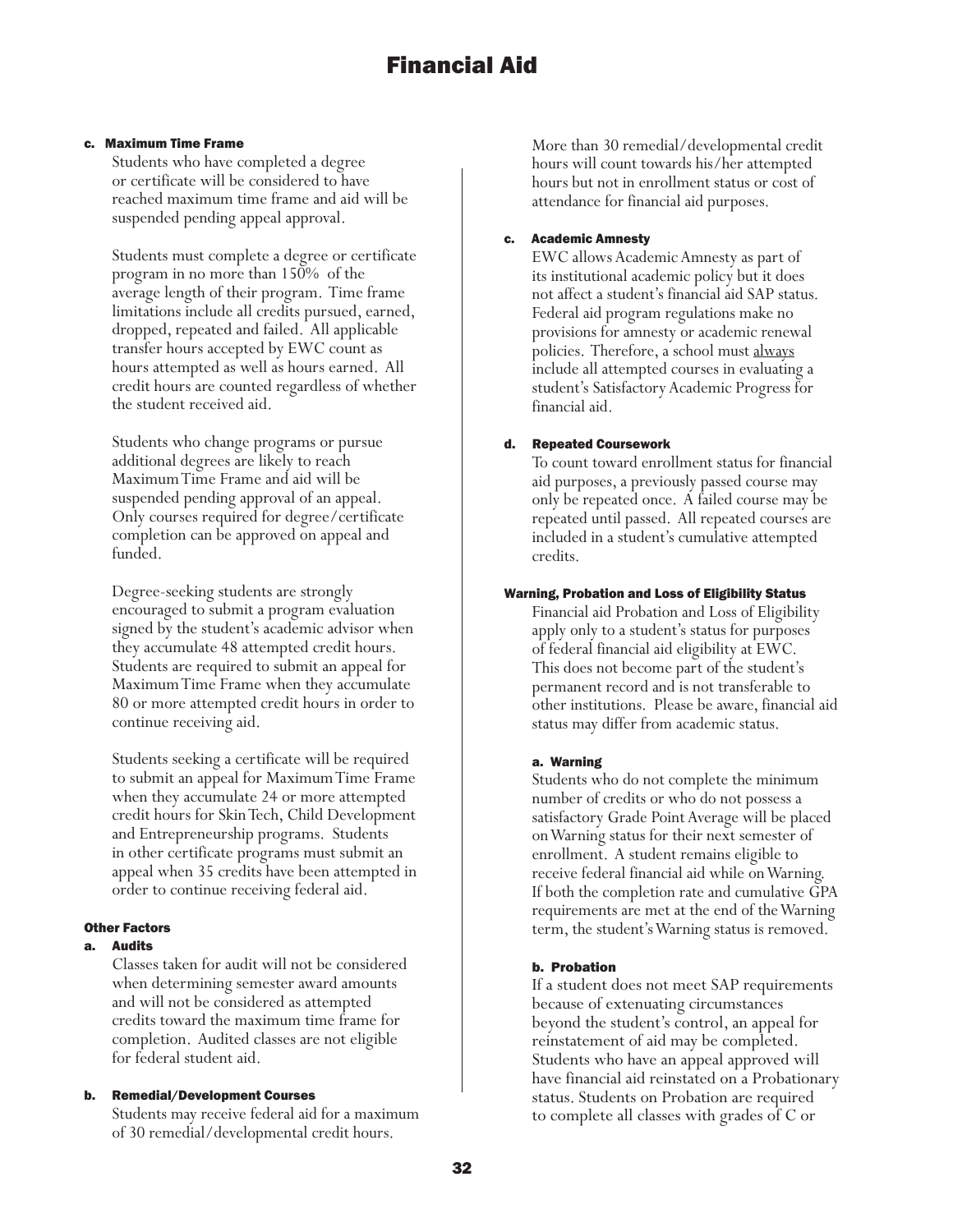higher and not withdraw from any courses (after the 100% refund period) until SAP is regained.

#### c. Loss of Eligibility

A student will lose federal financial aid eligibility if the requirements for maintaining eligibility are not met during the Warning or Probationary semester. A student whose financial aid eligibility has been suspended has two options for regaining his/her eligibility. 1. A student may qualify for reinstatement of financial aid eligibility by enrolling at his/her own expense and meeting all the necessary academic progress requirements outlined above. This may take one or more semesters, depending on how long it takes the student to be in compliance with this policy. Financial resources other than federal financial aid must be used to pay for educational expenses during these terms. 2. If circumstances beyond the student's control prevented him/her from making the progress required, the student may file an appeal for reconsideration. See appeal process below. A student whose appeal is approved by the Appeal Committee will be placed on financial aid Probation status for the subsequent semester of enrollment.

Students who have reached or exceeded the Maximum Time Frame for completion will be placed on immediate Loss of Eligibility status. Students may potentially regain eligibility for federal aid if they change from a certificate program to an associate's program of study because of the increased hours required to complete the degree. Contact the Financial Aid Office to determine the effect of changing programs on aid status. Students may also regain eligibility for federal aid by appealing the suspension of aid. See appeal process under "Reinstatement of Eligibility" below.

#### Reinstatement of Eligibility Completion Rate and Cumulative GPA

Students may appeal the loss of federal financial aid eligibility for any of the following reasons: personal injury, illness, death of a family member, or other extenuating circumstances beyond the student's control.

To appeal for any of the above situations, students must submit a complete appeal packet. The

packet includes:

1) A written statement indicating what circumstance(s) prevented the student from meeting SAP standards and what steps the student plans to take to ensure future success; 2) A program evaluation reviewed with the student's current academic advisor; 3) An EWC Satisfactory Academic Progress Appeal form signed by the student's current academic advisor.

If an appeal is approved by the Appeal Committee, the student must sign an agreement indicating he/she understands and agrees to comply with the terms of the appeal approval, which includes satisfactorily completing all classes with grades of C or higher and not withdrawing from any courses until SAP is met. The student's federal aid is reinstated on a Probationary status and re-evaluated at the end of the semester. A student who does not meet the terms of the agreement loses federal financial aid eligibility.

Financial aid awards will be based on funds available at the time of reinstatement. Reinstatement will be effective for the current term or next term of enrollment as determined by the Financial Aid Appeals Committee. Reinstatement of aid will not be effective retroactively for an already-completed term.

#### Maximum Time Frame

Students are typically allowed only one appeal for Maximum Time Frame. To file an appeal, a student must submit a complete appeal packet, which includes:

1) A written statement indicating why the student exceeded Maximum Time Frame and why he/she should be allowed to continue; 2) A program evaluation reviewed with the student's current academic advisor; 3) An EWC Petition for Maximum Time Frame signed by the student's current academic advisor.

If an appeal is approved by the Appeal Committee, the student must sign an agreement indicating he/she understands and agrees to comply with the terms of the appeal approval, which includes satisfactorily completing all classes with grades of C or higher, not withdrawing from any courses, and only taking courses required for the degree program. The student's federal aid is reinstated on a Probationary status and is re-evaluated at the end of the semester. A student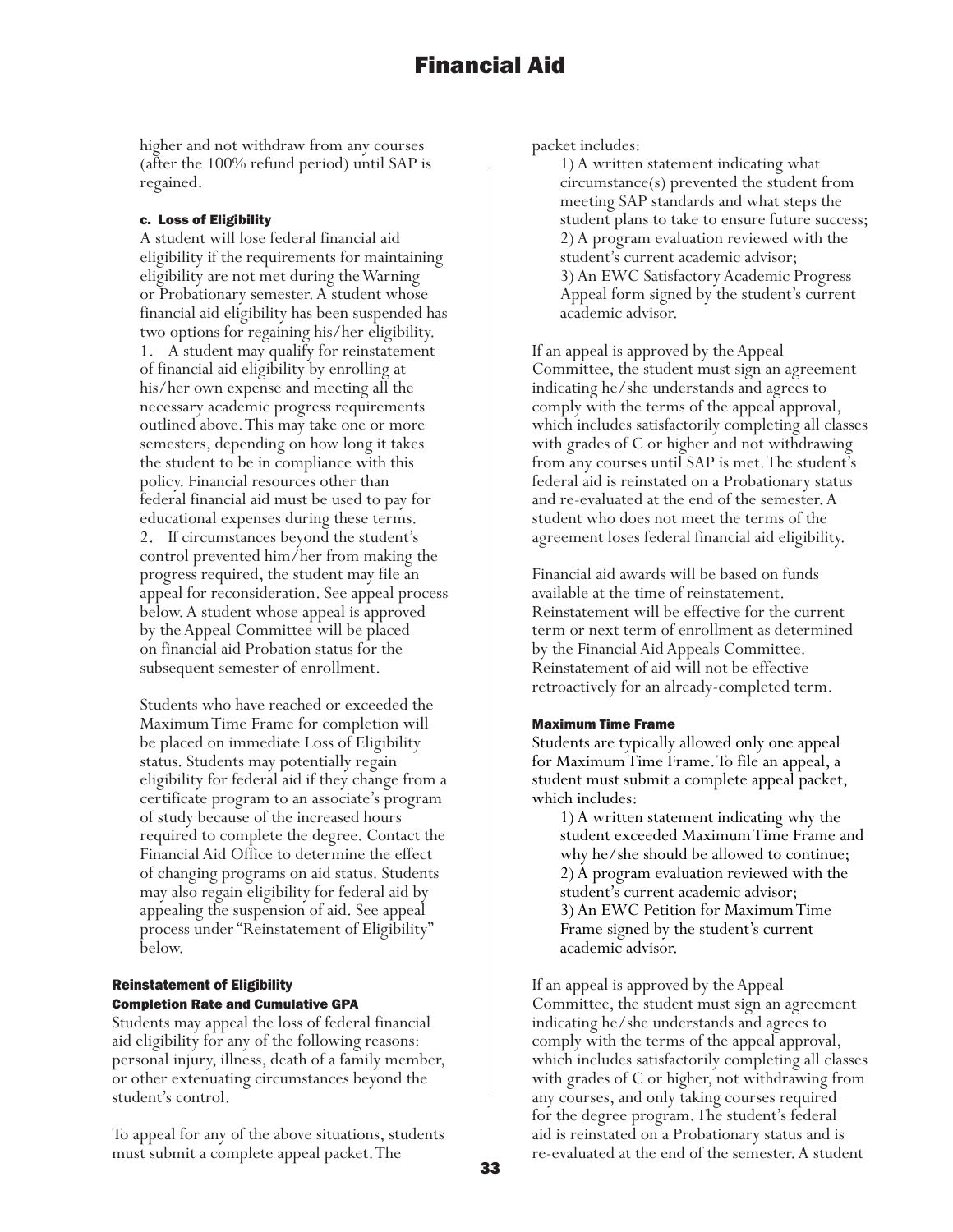who does not meet the terms of the agreement loses federal financial aid eligibility.

Students must also meet completion rate and cumulative GPA requirements. Financial aid awards will be based on funds available at the time of reinstatement. Reinstatement will be effective for the current term or next term of enrollment as determined by the Financial Aid Appeals Committee. Reinstatement of aid will not be effective retroactively for an alreadycompleted term.

Appeal forms are available in the EWC Financial Aid Office or online. Appeals should be submitted as soon as possible following notification of suspension, but no later than mid-term of the semester for which the student is requesting aid.

#### Additional Key Items

#### Federal Pell Grant Duration of Eligibility

Receipt of Federal Pell Grant has a lifetime limit of 12 full-time semesters or its equivalent.

#### Federal Direct Loan Limits

Federal Direct Loans have set annual and aggregate limits.

*Students may not appeal Pell or loan annual or aggregate limits.*

## Miscellaneous

## TRANSFER STUDENTS

Students who transfer to EWC from other post-secondary institutions may be eligible for federal aid in accordance with established U.S. Department of Education and EWC guidelines. Hours transferred from any prior institution(s) will be counted toward the maximum number of hours permissible for receiving federal aid at EWC. Prior student loan and Pell Grant accumulation may affect a student's federal financial aid eligibility at EWC. A student's Satisfactory Academic Progress status from other institutions attended may be reviewed to determine financial aid eligibility as well.

SPECIAL NOTE: If you are transferring to EWC between the Fall and Spring semesters, please be aware that financial aid does not "automatically" transfer from one school to another. The amount and type of aid offered may differ due to variations in the schools' costs of attendance, funding available, and academic requirements.

Annual federal aid limits apply. Students must add EWC's school code, 003929, to their FAFSA in order for EWC to evaluate their federal aid eligibility. Official transcripts from all previous institutions must be submitted to EWC to determine credits for maximum time frame calculations. Contact the EWC Financial Aid Office for assistance with the transfer process.

#### CONSORTIUM AGREEMENTS

Students can take classes at two or more institutions and receive federal aid for all enrollment under an agreement called a consortium. The degree-granting school is the Home institution; the other college where the student is enrolled in a course or courses is the Host institution. Students may only receive federal aid from one institution during a period of enrollment. A Consortium Agreement must be completed each semester a student is enrolled at multiple institutions.

When EWC is the Home institution, the student must enroll in at least one EWC course and the Host course(s) must apply to the student's EWC degree program.

#### CLOCK-HOUR PROGRAMS

A program is considered to be a "clock-hour" program if 1) The program must measure student progress in clock hours to receive state or federal approval or licensure and/or 2) The completion of clock hours is required for graduates to apply for licensure or the authorization to practice the occupation the student is intending to pursue. EWC's Hair Technician and Skin Technician certificates and Associate of Applied Science in Cosmetology are all clock-hour programs. For these programs, federal financial aid is awarded and disbursed according to completion of clock hours and weeks rather than credit hours. Students in clock-hour programs may qualify for the Federal Pell Grant, Federal Direct Loans, and employment as well as EWC institutional and Foundation scholarships. Eligible Wyoming High School graduates may also apply for the Hathaway Scholarship.

For complete information on applying, receiving, and maintaining financial aid eligibility for clockhour programs, visit EWC's web site. A packet may also be requested by contacting the Financial Aid Office.